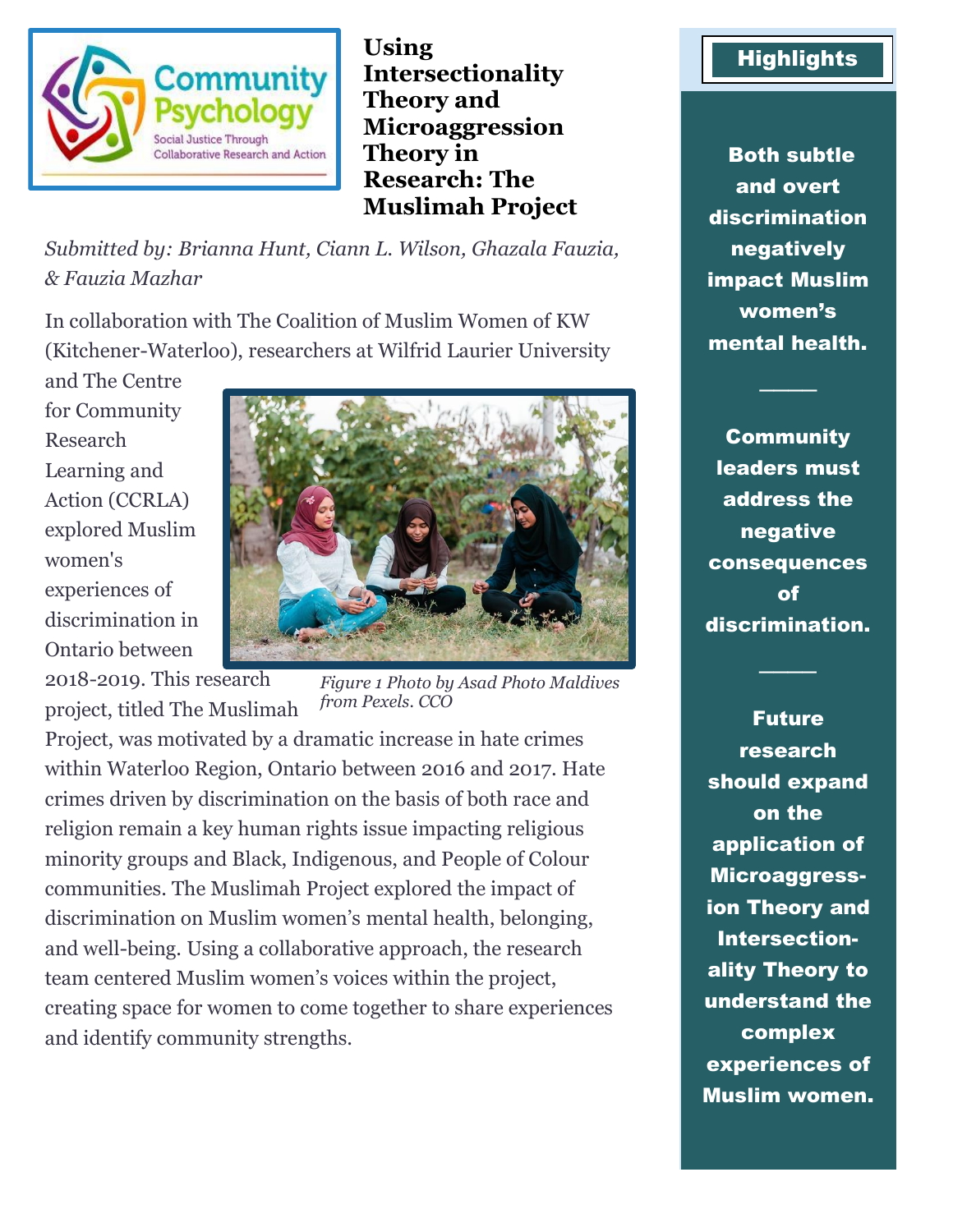The Muslimah Project shows that discrimination experienced by Muslim women often occurs at the intersection of their racial, religious, and gender identities. Given the recent global outcry against racial discrimination and discrimination against Black communities in particular, it is important that diversity and equity initiatives are at the center of our work as Community Psychology scholars and practitioners. Research helps us to understand the ways that discrimination negatively impacts communities and is essential in order to pursue justice. Comprehensive understanding of the mental health impacts of discrimination informs both policy and practice, promoting the development of meaningful and effective mental health support initiatives.

### *Methods*

Using a collaborative, community-based approach to data collection, we conducted five focus groups with a

# HOW DID A COMMUNITY PSYCHOLOGY PERSPECTIVE INFORM YOUR WORK?

By centering shared goals and working in genuine collaboration, we were able to utilize Community Psychology research principles in order to successfully frame the issues, results, and implications of the project. From the outset, the research approach prioritized the needs of community partners. We created project goals together. All steps of the research process, including securing funds, participant recruitment, data collection and the presentation of findings were implemented by community leaders from the Coalition of Muslim Women of KW in collaboration with academic researchers.

diverse group of Muslim women living in Canada in order to understand their personal experiences of discrimination, mental health, and well-being. In total, we spoke with 55 Muslim women, between the ages of 16-57 years old, from many different countries, including Canada, India, Pakistan, Iran, Lebanon, Somalia, Eritrea, Jordan, Syria, and Turkey. The main themes that emerged during these conversations were analyzed to identify key project findings.

## *Results*

- ➢ Muslim women regularly experience both subtle and overt forms of discrimination, including microaggressions, social exclusion, and verbal attacks. This negatively impacts their mental health, causing feelings of isolation and a lack of belonging.
- ➢ Discrimination experienced by Muslim women is intersectional. It is compounded based on their unique racial identities and expressions of faith, in addition to their gender.
- ➢ Culturally relevant mental health interventions that include the recruitment of mental health practitioners from Muslim and other marginalized communities are essential to appropriately respond to the negative impacts of discrimination experienced by Muslim women.